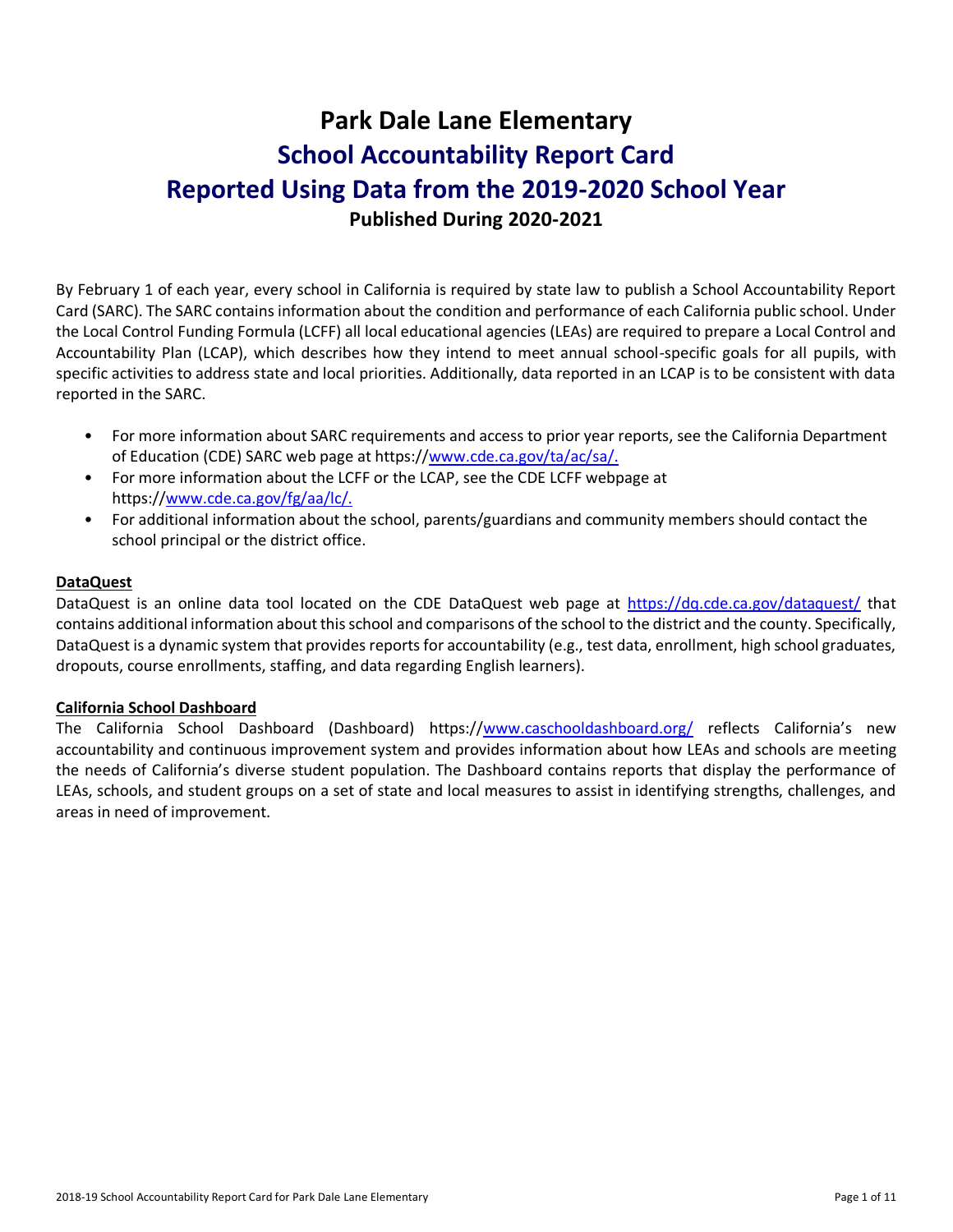# **About This School**

#### **School Contact Information (School Year 2020-2021)**

| <b>Entity</b>                            | <b>Contact Information</b> |
|------------------------------------------|----------------------------|
| <b>School Name</b>                       | Park Dale Lane Elementary  |
| <b>Street</b>                            | 2050 Park Dale Ln.         |
| City, State, Zip                         | Encinitas, CA 92024        |
| <b>Phone Number</b>                      | (760) 944-4344             |
| Principal                                | Erin Terry                 |
| <b>Email Address</b>                     | erin.terry@eusd.net        |
| Website                                  | www.eusd.net/pd            |
| <b>County-District-School (CDS) Code</b> | 37 68080 6095046           |

#### **District Contact Information (School Year 2020-2021)**

| <b>Entity</b>        | <b>Contact Information</b>                        |  |  |  |  |
|----------------------|---------------------------------------------------|--|--|--|--|
| <b>District Name</b> | <b>Encinitas Union Elementary School District</b> |  |  |  |  |
| Phone Number         | 760.944.4300                                      |  |  |  |  |
| Superintendent       | Andrée Grey                                       |  |  |  |  |
| <b>Email Address</b> | Andrée.Grey@eusd.net                              |  |  |  |  |
| Website              | www.eusd.net/pages/default.aspx                   |  |  |  |  |

#### **School Description and Mission Statement (School Year 2020-2021)**

Park Dale Lane Elementary School is located in the eastern section of the City of Encinitas and serves approximately 380 kindergarten through sixth grade students. Park Dale Lane Elementary School teachers and staff are dedicated to ensuring the academic success of every student and providing a safe and engaging learning experience. The school has developed educational programs designed to provide students the opportunity to explore their creativity while developing a strong academic foundation. The commitment of Park Dale Lane Elementary School's staff, parents, and community to excellence for their students has resulted in the school's California Distinguished School status.

The Park Dale Lane school community is committed to having students develop into life-long learners and responsible members of society. The Park Dale Lane vision is to develop students who are confident, competent, compassionate, competitive, and creative. We are a community of readers, writers and artists with 21st century skills. Our pledge is to provide a child-centered education of the highest quality. By utilizing the unique resources of home, school, and the community, we seek to ensure a nurturing learning environment that values diversity and is rigorous in academic standards.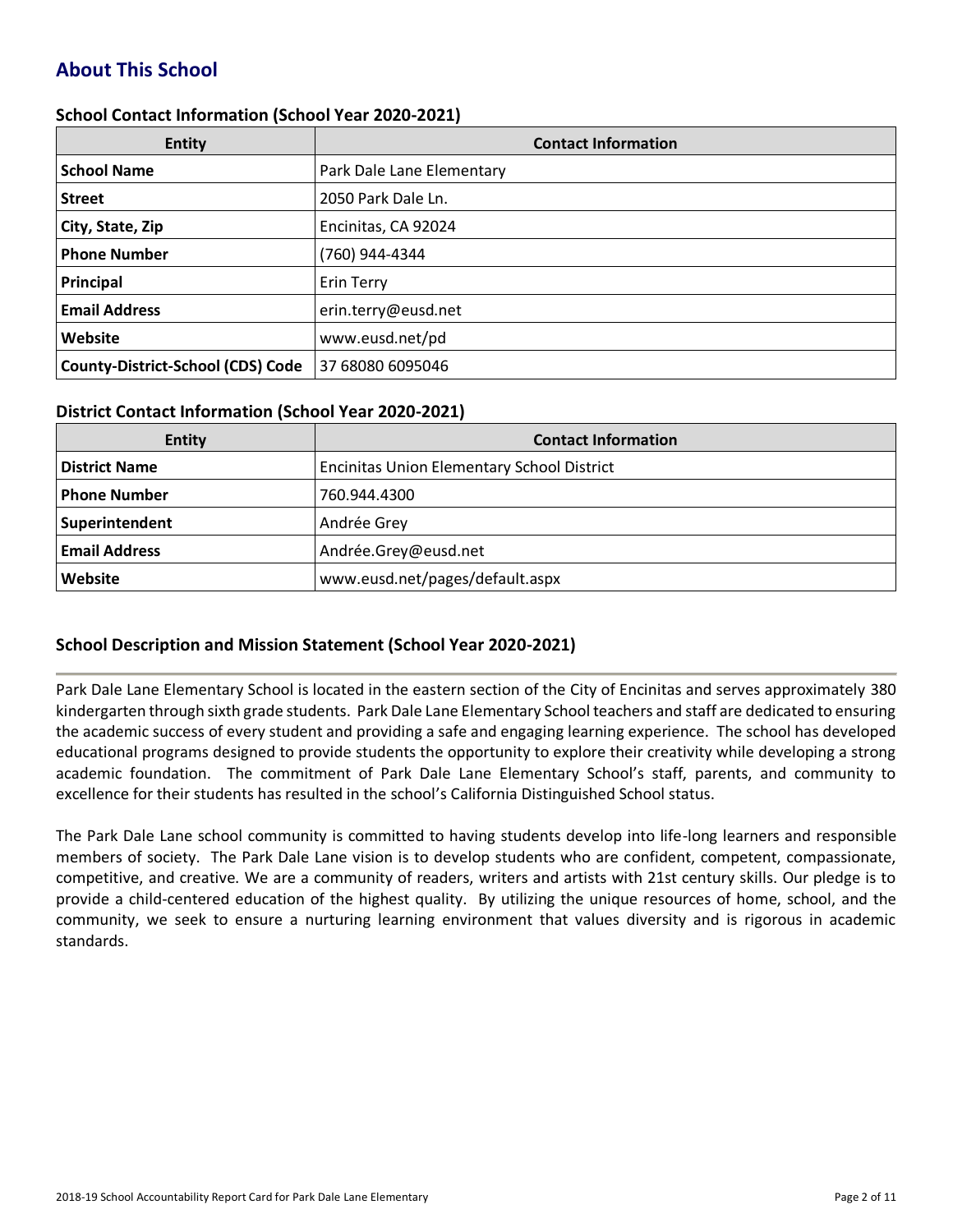### **Student Enrollment by Grade Level (School Year 2019-2020)**

| <b>Grade Level</b>      | <b>Number of Students</b> |
|-------------------------|---------------------------|
| Kindergarten            | 77                        |
| Grade 1                 | 64                        |
| Grade 2                 | 65                        |
| Grade 3                 | 73                        |
| Grade 4                 | 76                        |
| Grade 5                 | 62                        |
| Grade 6                 | 64                        |
| <b>Total Enrollment</b> | 481                       |

### **Student Enrollment by Student Group (School Year 2019-2020)**

| <b>Student Group</b>                   | <b>Percent of Total Enrollment</b> |
|----------------------------------------|------------------------------------|
| <b>Black or African American</b>       | 0.2                                |
| American Indian or Alaska Native       | 0.6                                |
| Asian                                  | 2.1                                |
| Filipino                               | 0.6                                |
| <b>Hispanic or Latino</b>              | 23.9                               |
| White                                  | 67.2                               |
| <b>Two or More Races</b>               | 4.2                                |
| <b>Socioeconomically Disadvantaged</b> | 23.1                               |
| <b>English Learners</b>                | 11.4                               |
| <b>Students with Disabilities</b>      | 14.6                               |
| <b>Homeless</b>                        | 0.4                                |

# **A. Conditions of Learning**

#### **State Priority: Basic**

The SARC provides the following information relevant to the State priority: Basic (Priority 1):

- Degree to which teachers are appropriately assigned and fully credentialed in the subject area and for the pupils they are teaching;
- Pupils have access to standards-aligned instructional materials; and
- School facilities are maintained in good repair

#### **Teacher Credentials**

| <b>Teachers</b>                                                    |    | <b>School</b><br>2019-20 | <b>School</b><br>2020-21 | <b>District</b><br>2020-21 |
|--------------------------------------------------------------------|----|--------------------------|--------------------------|----------------------------|
| <b>With Full Credential</b>                                        | 18 | 22                       | 25                       | 285                        |
| <b>Without Full Credential</b>                                     | 0  |                          | 0                        | 4                          |
| Teaching Outside Subject Area of Competence (with full credential) | 0  |                          | 0                        |                            |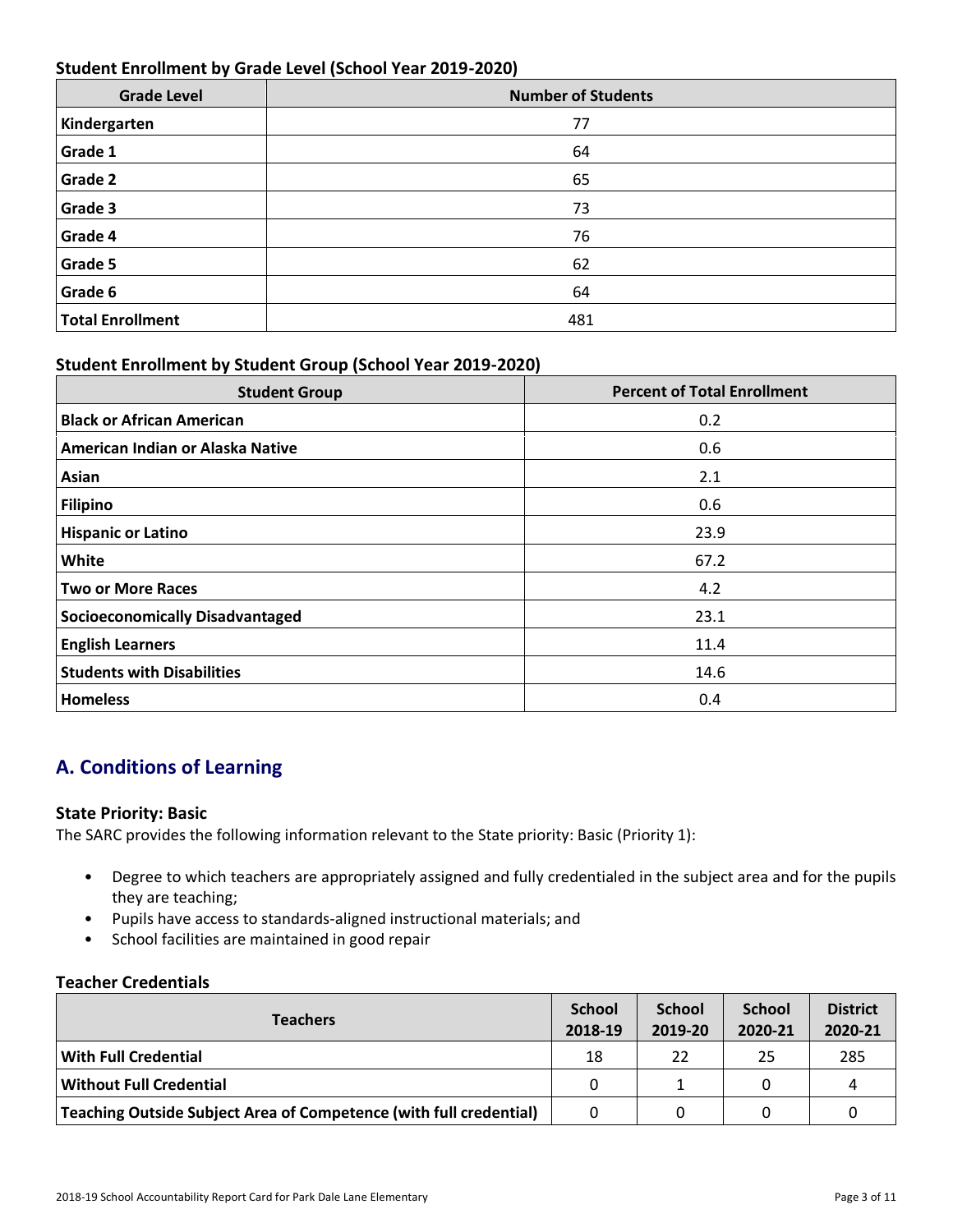### **Teacher Misassignments and Vacant Teacher Positions**

| <b>Indicator</b>                               | 2018-19 | 2019-20 | 2020-21 |
|------------------------------------------------|---------|---------|---------|
| Misassignments of Teachers of English Learners |         |         |         |
| Total Teacher Misassignments*                  |         |         |         |
| Vacant Teacher Positions                       |         |         |         |

Note: "Misassignments" refers to the number of positions filled by teachers who lack legal authorization to teach that grade level, subject area, student group, etc. \*Total Teacher Misassignments includes the number of Misassignments of Teachers of English Learners.

### **Quality, Currency, Availability of Textbooks and Other Instructional Materials (School Year 2020-2021)**

#### **Year and month in which data were collected:** September, 2020

| <b>Subject</b>                | <b>Textbooks and Other Instructional</b><br><b>Materials/year of Adoption</b> | <b>From Most</b><br>Recent<br><b>Adoption?</b> | <b>Percent Students</b><br><b>Lacking Own</b><br><b>Assigned Copy</b> |
|-------------------------------|-------------------------------------------------------------------------------|------------------------------------------------|-----------------------------------------------------------------------|
| <b>Reading/Language Arts</b>  | National Geographic/2017                                                      | Yes                                            | O                                                                     |
| <b>Mathematics</b>            | Scott Foresman-Addison Wesley/2009                                            | Yes                                            | 0                                                                     |
| <b>Science</b>                | Houghton Mifflin/2007                                                         | Yes                                            | 0                                                                     |
| <b>History-Social Science</b> | Harcourt/2006                                                                 | Yes                                            | 0                                                                     |

Note: Cells with N/A values do not require data.

#### **School Facility Conditions and Planned Improvements**

Park Dale Lane Elementary School provides a safe, clean environment for students, staff, and volunteers. School facilities were built in 1975 and currently include a library/media center, multipurpose room, staff lounge, 29 permanent classrooms, 2 intervention classrooms, office spaces for Special Ed staff (OT/Speech/Psychologist), Administration office, nurse office, and three playgrounds.

District maintenance supervisors are proactive and conduct inspections at school sites on a continual basis. Repairs necessary to keep the school in good repair and working order are completed in a timely manner. A work order process is used to ensure efficient service and that emergency repairs are given the highest priority. District maintenance has indicated that 100% of all toilets on school grounds are in working order.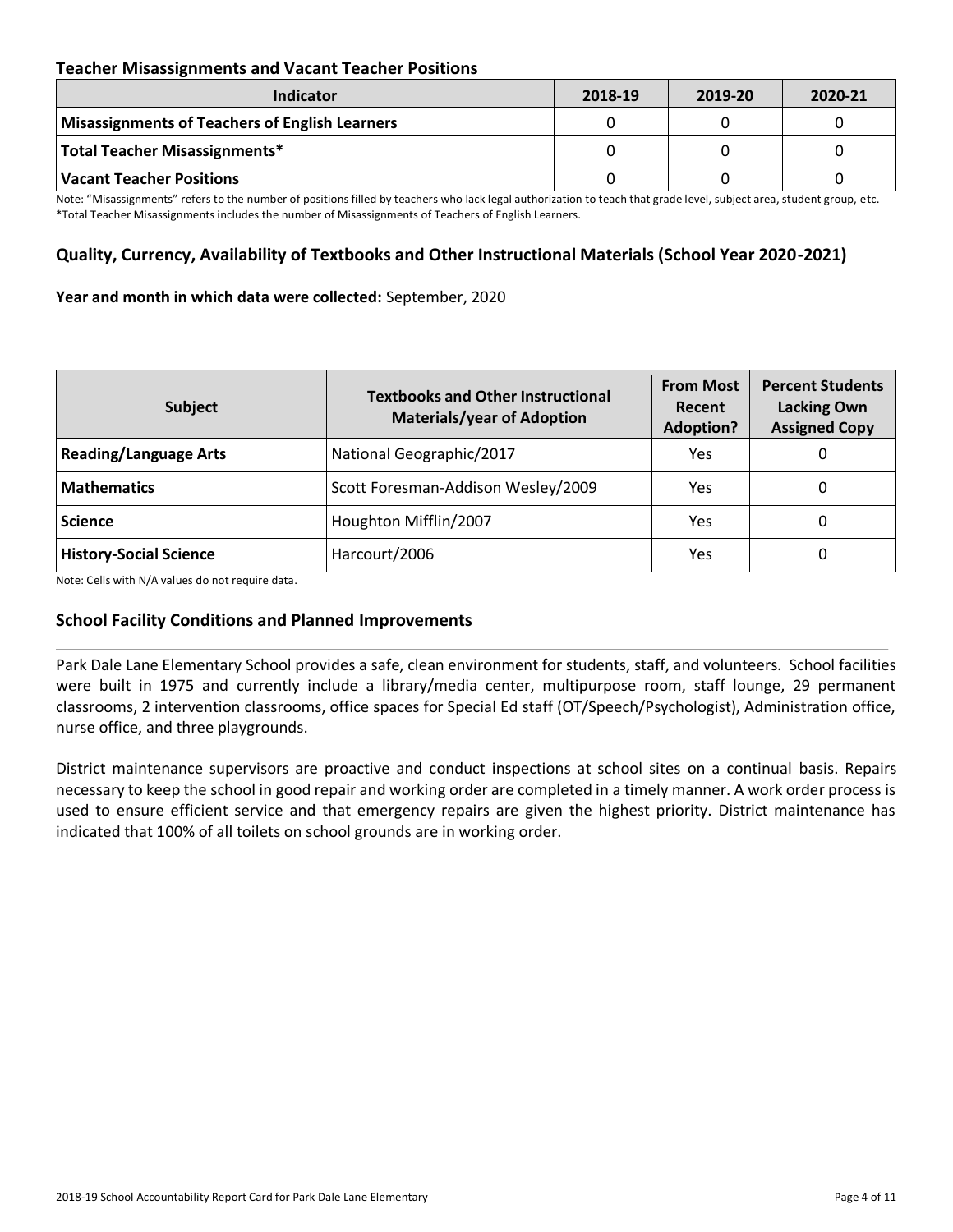## **School Facility Good Repair Status**

Using the **most recently collected** FIT data (or equivalent), provide the following:

- Determination of repair status for systems listed
- Description of any needed maintenance to ensure good repair
- The year and month in which the data were collected
- The rate for each system inspected
- The overall rating

#### **Year and month of the most recent FIT report:** February 18, 2020

| <b>System Inspected</b>                                                       | <b>Rating</b> | <b>Repair Needed and Action Taken or Planned</b> |
|-------------------------------------------------------------------------------|---------------|--------------------------------------------------|
| <b>Systems: Gas Leaks,</b><br><b>Mechanical/HVAC, Sewer</b>                   | Good          |                                                  |
| <b>Interior: Interior Surfaces</b>                                            | Good          |                                                  |
| <b>Cleanliness: Overall Cleanliness,</b><br><b>Pest/ Vermin Infestation</b>   | Good          |                                                  |
| <b>Electrical: Electrical</b>                                                 | Good          |                                                  |
| Restrooms/Fountains: Restrooms,<br>Sinks/Fountains                            | Good          |                                                  |
| <b>Safety: Fire Safety, Hazardous</b><br><b>Materials</b>                     | Good          |                                                  |
| <b>Structural: Structural Damage,</b><br><b>Roofs</b>                         | Good          |                                                  |
| <b>External: Playground/School</b><br>Grounds, Windows/<br>Doors/Gates/Fences | Good          |                                                  |
| <b>Overall Rating</b>                                                         | Exemplary     |                                                  |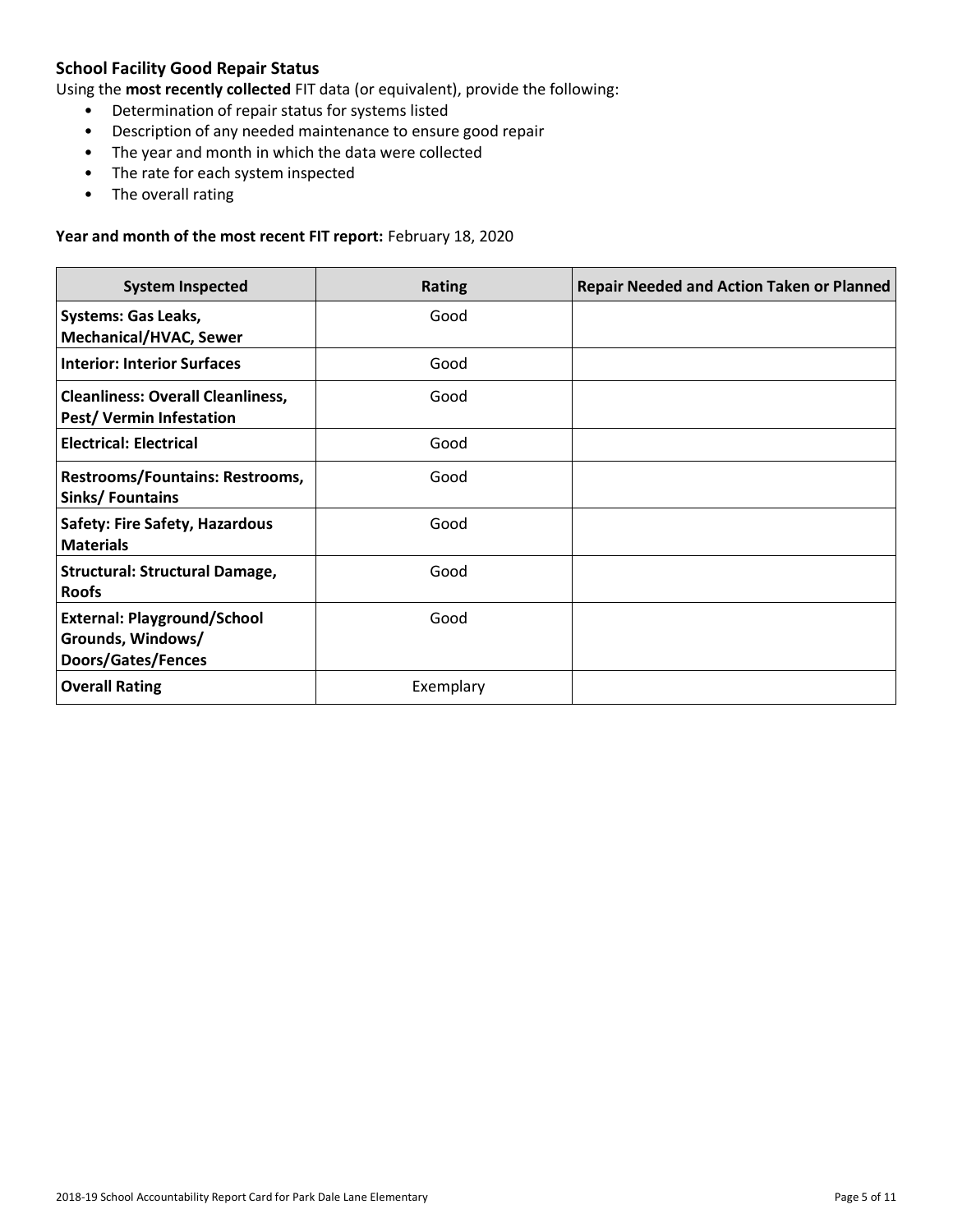# **B. Pupil Outcomes**

### **State Priority: Pupil Achievement**

The SARC provides the following information relevant to the State priority: Pupil Achievement (Priority 4):

- **Statewide assessments** (i.e., California Assessment of Student Performance and Progress [CAASPP] System, which includes the Smarter Balanced Summative Assessments for students in the general education population and the California Alternate Assessments [CAAs] for English language arts/literacy [ELA] and mathematics given in grades three through eight and grade eleven. Only eligible students may participate in the administration of the CAAs. CAAs items are aligned with alternate achievement standards, which are linked with the Common Core State Standards [CCSS] for students with the most significant cognitive disabilities); and
- The percentage of students who have successfully completed courses that satisfy the requirements for entrance to the University of California and the California State University, or career technical education sequences or programs of study.

# **CAASPP Test Results in ELA and Mathematics for All Students Grades Three through Eight and Grade Eleven**

### **Percentage of Students Meeting or Exceeding the State Standard**

| <b>Subject</b>                                                       | <b>School</b><br>2018-19 | <b>School</b><br>2019-20 | <b>District</b><br>2018-19 | <b>District</b><br>2019-20 | <b>State</b><br>2018-19 | <b>State</b><br>2019-20 |
|----------------------------------------------------------------------|--------------------------|--------------------------|----------------------------|----------------------------|-------------------------|-------------------------|
| <b>English Language Arts/Literacy</b><br>$\vert$ (grades 3-8 and 11) | 71                       | N/A                      | 75                         | N/A                        | 50                      | N/A                     |
| <b>Mathematics</b><br>$\sqrt{\frac{1}{2}}$ (grades 3-8 and 11)       | 58                       | N/A                      | 71                         | N/A                        | 39                      | N/A                     |

Note: Cells with N/A values do not require data.

Note: The 2019-2020 data are not available. Due to the COVID-19 pandemic, Executive Order N-30-20 was issued which waived the requirement for statewide testing for the 2019-2020 school year.

Note: Percentages are not calculated when the number of students tested is ten or less, either because the number of students in this category is too small for statistical accuracy or to protect student privacy.

Note: ELA and mathematics test results include the Smarter Balanced Summative Assessment and the CAA. The "Percent Met or Exceeded" is calculated by taking the total number of students who met or exceeded the standard on the Smarter Balanced Summative Assessment plus the total number of students who met the standard (i.e., achieved Level 3-Alternate) on the CAAs divided by the total number of students who participated in both assessments.

### **CAASPP Test Results in ELA by Student Group**

### **Grades Three through Eight and Grade Eleven (School Year 2019-2020)**

| <b>Student Group</b>                | <b>Total</b><br><b>Enrollment</b> | <b>Number</b><br><b>Tested</b> | Percent<br><b>Tested</b> | Percent<br><b>Not</b><br><b>Tested</b> | Percent<br>Met or<br><b>Exceeded</b> |
|-------------------------------------|-----------------------------------|--------------------------------|--------------------------|----------------------------------------|--------------------------------------|
| <b>All Students</b>                 | N/A                               | N/A                            | N/A                      | N/A                                    | N/A                                  |
| <b>Male</b>                         | N/A                               | N/A                            | N/A                      | N/A                                    | N/A                                  |
| Female                              | N/A                               | N/A                            | N/A                      | N/A                                    | N/A                                  |
| <b>Black or African American</b>    | N/A                               | N/A                            | N/A                      | N/A                                    | N/A                                  |
| American Indian or Alaska Native    | N/A                               | N/A                            | N/A                      | N/A                                    | N/A                                  |
| Asian                               | N/A                               | N/A                            | N/A                      | N/A                                    | N/A                                  |
| <b>Filipino</b>                     | N/A                               | N/A                            | N/A                      | N/A                                    | N/A                                  |
| <b>Hispanic or Latino</b>           | N/A                               | N/A                            | N/A                      | N/A                                    | N/A                                  |
| Native Hawaiian or Pacific Islander | N/A                               | N/A                            | N/A                      | N/A                                    | N/A                                  |
| White                               | N/A                               | N/A                            | N/A                      | N/A                                    | N/A                                  |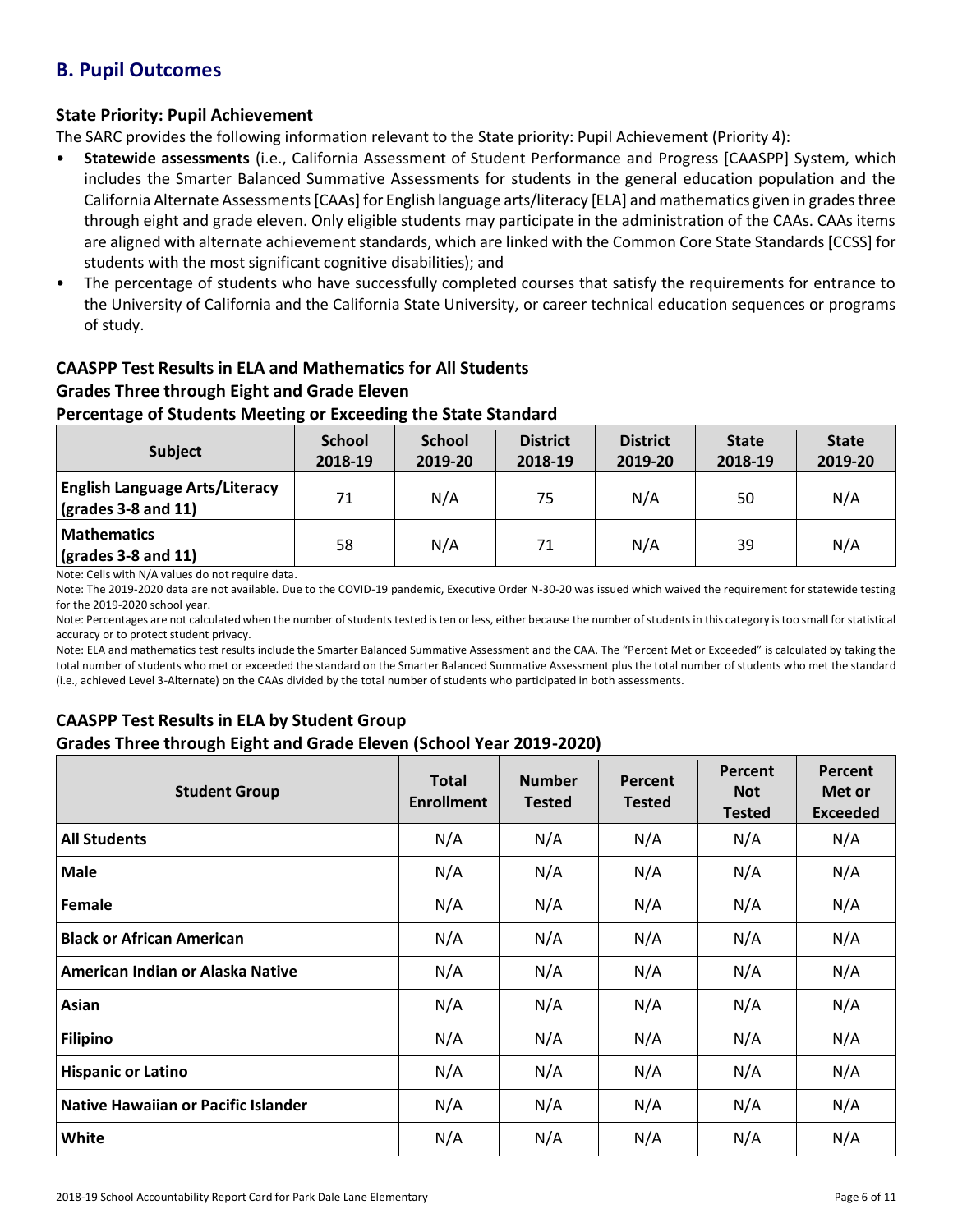| <b>Student Group</b>                                 | <b>Total</b><br><b>Enrollment</b> | <b>Number</b><br><b>Tested</b> | Percent<br><b>Tested</b> | Percent<br><b>Not</b><br><b>Tested</b> | Percent<br>Met or<br><b>Exceeded</b> |
|------------------------------------------------------|-----------------------------------|--------------------------------|--------------------------|----------------------------------------|--------------------------------------|
| <b>Two or More Races</b>                             | N/A                               | N/A                            | N/A                      | N/A                                    | N/A                                  |
| <b>Socioeconomically Disadvantaged</b>               | N/A                               | N/A                            | N/A                      | N/A                                    | N/A                                  |
| <b>English Learners</b>                              | N/A                               | N/A                            | N/A                      | N/A                                    | N/A                                  |
| <b>Students with Disabilities</b>                    | N/A                               | N/A                            | N/A                      | N/A                                    | N/A                                  |
| <b>Students Receiving Migrant Education Services</b> | N/A                               | N/A                            | N/A                      | N/A                                    | N/A                                  |
| <b>Foster Youth</b>                                  | N/A                               | N/A                            | N/A                      | N/A                                    | N/A                                  |
| <b>Homeless</b>                                      | N/A                               | N/A                            | N/A                      | N/A                                    | N/A                                  |

Note: Cells with N/A values do not require data.

Note: The 2019-2020 data are not available. Due to the COVID-19 pandemic, Executive Order N-30-20 was issued which waived the requirement for statewide testing for the 2019-2020 school year.

### **CAASPP Test Results in Mathematics by Student Group Grades Three through Eight and Grade Eleven (School Year 2019-2020)**

| <b>Student Group</b>                                 | <b>Total</b><br><b>Enrollment</b> | <b>Number</b><br><b>Tested</b> | Percent<br><b>Tested</b> | Percent<br><b>Not</b><br><b>Tested</b> | <b>Percent</b><br>Met or<br><b>Exceeded</b> |
|------------------------------------------------------|-----------------------------------|--------------------------------|--------------------------|----------------------------------------|---------------------------------------------|
| <b>All Students</b>                                  | N/A                               | N/A                            | N/A                      | N/A                                    | N/A                                         |
| <b>Male</b>                                          | N/A                               | N/A                            | N/A                      | N/A                                    | N/A                                         |
| Female                                               | N/A                               | N/A                            | N/A                      | N/A                                    | N/A                                         |
| <b>Black or African American</b>                     | N/A                               | N/A                            | N/A                      | N/A                                    | N/A                                         |
| American Indian or Alaska Native                     | N/A                               | N/A                            | N/A                      | N/A                                    | N/A                                         |
| Asian                                                | N/A                               | N/A                            | N/A                      | N/A                                    | N/A                                         |
| <b>Filipino</b>                                      | N/A                               | N/A                            | N/A                      | N/A                                    | N/A                                         |
| <b>Hispanic or Latino</b>                            | N/A                               | N/A                            | N/A                      | N/A                                    | N/A                                         |
| <b>Native Hawaiian or Pacific Islander</b>           | N/A                               | N/A                            | N/A                      | N/A                                    | N/A                                         |
| White                                                | N/A                               | N/A                            | N/A                      | N/A                                    | N/A                                         |
| <b>Two or More Races</b>                             | N/A                               | N/A                            | N/A                      | N/A                                    | N/A                                         |
| <b>Socioeconomically Disadvantaged</b>               | N/A                               | N/A                            | N/A                      | N/A                                    | N/A                                         |
| <b>English Learners</b>                              | N/A                               | N/A                            | N/A                      | N/A                                    | N/A                                         |
| <b>Students with Disabilities</b>                    | N/A                               | N/A                            | N/A                      | N/A                                    | N/A                                         |
| <b>Students Receiving Migrant Education Services</b> | N/A                               | N/A                            | N/A                      | N/A                                    | N/A                                         |
| <b>Foster Youth</b>                                  | N/A                               | N/A                            | N/A                      | N/A                                    | N/A                                         |
| <b>Homeless</b>                                      | N/A                               | N/A                            | N/A                      | N/A                                    | N/A                                         |

Note: Cells with N/A values do not require data.

Note: The 2019-2020 data are not available. Due to the COVID-19 pandemic, Executive Order N-30-20 was issued which waived the requirement for statewide testing for the 2019-2020 school year.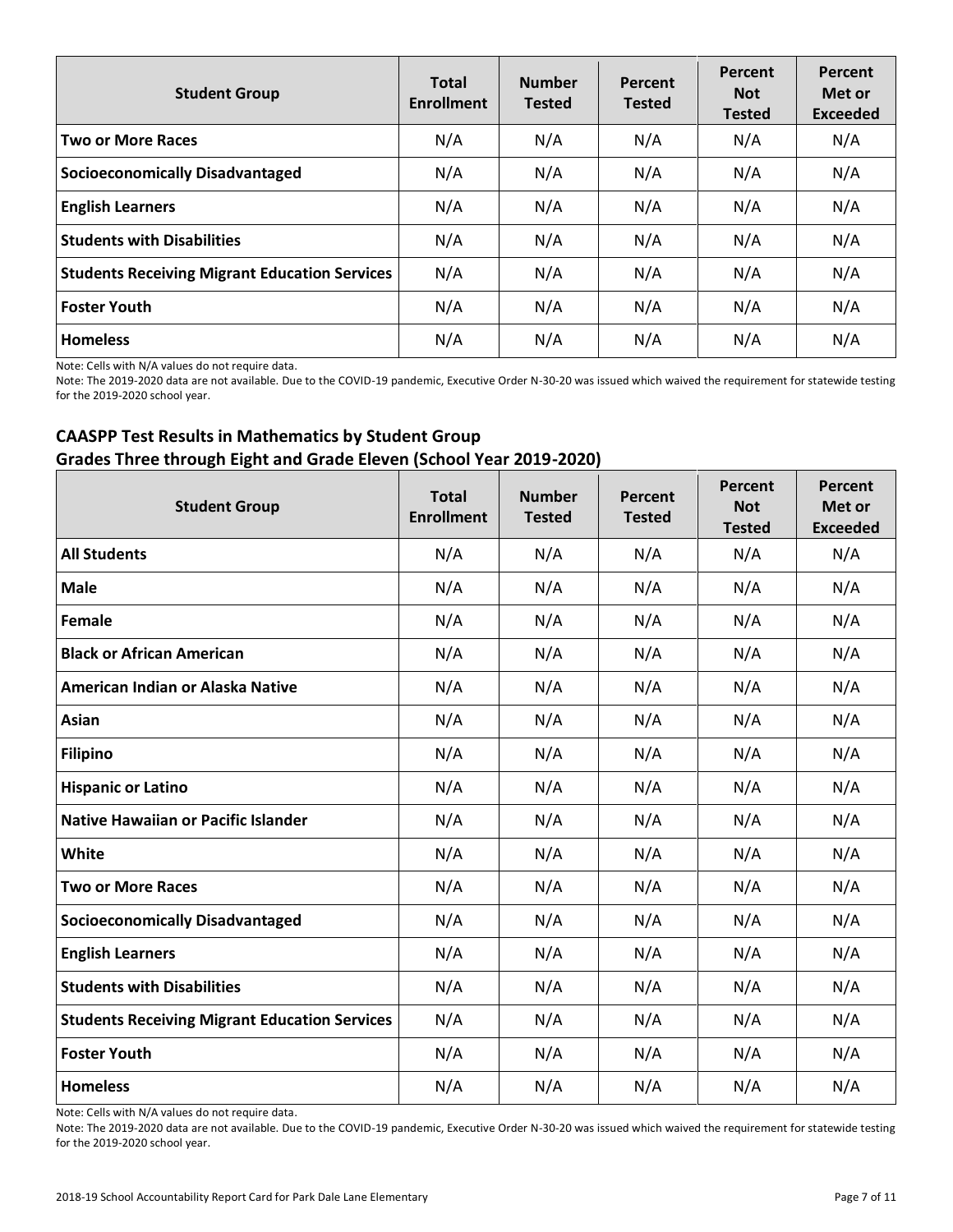### **CAASPP Test Results in Science for All Students Grades Five, Eight, and High School Percentage of Students Meeting or Exceeding the State Standard**

| . .<br>-                              | --                       |                          |                            |                            |                         |                         |
|---------------------------------------|--------------------------|--------------------------|----------------------------|----------------------------|-------------------------|-------------------------|
| <b>Subject</b>                        | <b>School</b><br>2018-19 | <b>School</b><br>2019-20 | <b>District</b><br>2018-19 | <b>District</b><br>2019-20 | <b>State</b><br>2018-19 | <b>State</b><br>2019-20 |
| Science (grades 5, 8 and high school) | 44                       | N/A                      | 59                         | N/A                        | 30                      | N/A                     |

Note: Cells with N/A values do not require data.

Note: The 2019-2020 data are not available. Due to the COVID-19 pandemic, Executive Order N-30-20 was issued which waived the requirement for statewide testing for the 2019-2020 school year.

Note: The new California Science Test (CAST) was first administered operationally in the 2018-2019 school year.

### **State Priority: Other Pupil Outcomes**

The SARC provides the following information relevant to the State priority: Other Pupil Outcomes (Priority 8):

Pupil outcomes in the subject areas of physical education.

#### **California Physical Fitness Test Results (School Year 2019-2020)**

| <b>Grade Level</b> | <b>Percentage of Students</b><br><b>Meeting Four of Six</b><br><b>Fitness Standards</b> | <b>Percentage of Students</b><br><b>Meeting Five of Six</b><br><b>Fitness Standards</b> | <b>Percentage of Students</b><br><b>Meeting Six of Six</b><br><b>Fitness Standards</b> |  |
|--------------------|-----------------------------------------------------------------------------------------|-----------------------------------------------------------------------------------------|----------------------------------------------------------------------------------------|--|
|                    | N/A                                                                                     | N/A                                                                                     | N/A                                                                                    |  |
|                    | N/A                                                                                     | N/A                                                                                     | N/A                                                                                    |  |
| 9                  | N/A                                                                                     | N/A                                                                                     | N/A                                                                                    |  |

Note: Cells with N/A values do not require data.

Note: The 2019–2020 data are not available. Due to the COVID-19 pandemic, Executive Order N-56-20 was issued which waived the requirement to administer the physical fitness performance test for the 2019–2020 school year.

# **C. Engagement**

#### **State Priority: Parental Involvement**

The SARC provides the following information relevant to the State priority: Parental Involvement (Priority 3):

• Efforts the school district makes to seek parent input in making decisions for the school district and each school site

#### **Opportunities for Parental Involvement (School Year 2020-2021)**

The high level of parent involvement at Park Dale Lane demonstrates that education is a priority within our school community. Typically, a large percentage of parents attend school functions on a regular basis. We have an active and supportive PTA, School Site Council, English Learner Advisory Committee and Encinitas Educational Foundation, which provides many programs for students and families.

Annually, Park Dale Lane Elementary School offers a variety of events, programs, and activities throughout the school year that allow parents to become actively involved in their child's school and education. Back-to-School Night, Principal's Chats, Fall Harvest Festival, Red Ribbon Week, World of Difference Week, field trips, Art Nights, musical performances, and Kindergarten Coffee, are just a few of the many activities and events that are open to parents and family members. During the COVID-19 Pandemic, all volunteering and fundraising efforts have been conducted virtually.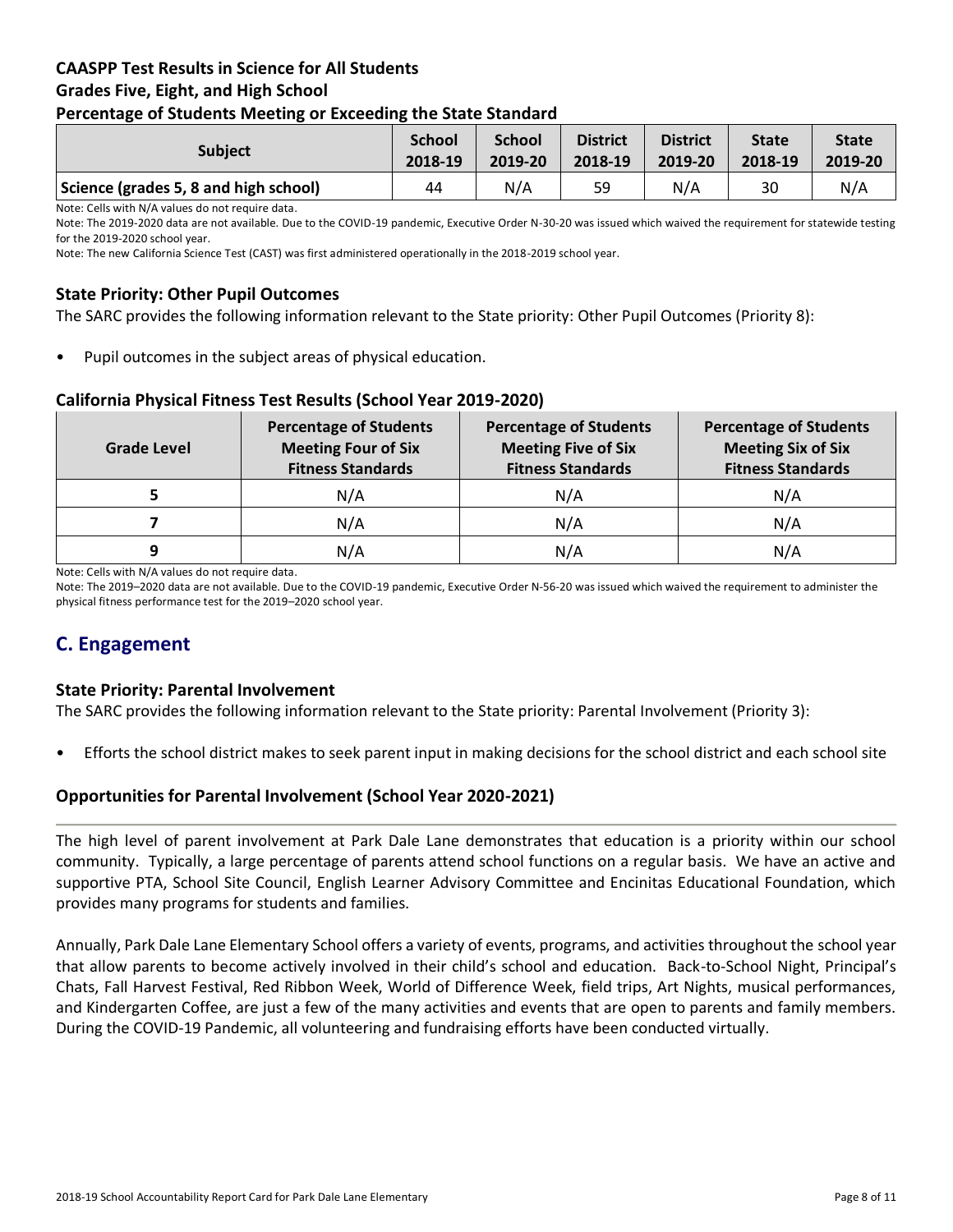### **State Priority: School Climate**

The SARC provides the following information relevant to the State priority: School Climate (Priority 6):

- Pupil suspension rates;
- Pupil expulsion rates; and
- Other local measures on the sense of safety.

### **Suspensions and Expulsions**

#### **(data collected between July through June, each full school year respectively)**

| Rate              | <b>School</b><br>2017-18 | <b>School</b><br>2018-19 | <b>District</b><br>2017-18 | <b>District</b><br>2018-19 | <b>State</b><br>2017-18 | <b>State</b><br>2018-19 |
|-------------------|--------------------------|--------------------------|----------------------------|----------------------------|-------------------------|-------------------------|
| Suspensions       | 0.4                      | 0.0                      | 0.4                        | 0.2                        | 3.5                     | 3.5                     |
| <b>Expulsions</b> | 0.0                      | 0.0                      | 0.0                        | 0.0                        | 0.1                     | 0.1                     |

### **Suspensions and Expulsions for School Year 2019-2020 Only**

### **(data collected between July through February, partial school year due to the COVID-19 pandemic)**

| Rate               | <b>School</b><br>2019-20 | <b>District</b><br>2019-20 | <b>State</b><br>2019-20 |
|--------------------|--------------------------|----------------------------|-------------------------|
| <b>Suspensions</b> |                          | 10                         |                         |
| <b>Expulsions</b>  |                          |                            |                         |

Note: The 2019-2020 suspensions and expulsions rate data are not comparable to prior year data because the 2019-2020 school year is a partial school year due to the COVID-19 crisis. As such, it would be inappropriate to make any comparisons in rates of suspensions and expulsions in the 2019-2020 school year compared to prior years.

### **School Safety Plan (School Year 2020-2021)**

Maintaining a safe, clean, and orderly environment is a top priority and essential to teaching and learning. The Comprehensive School Safety Plan (CSSP) is developed by Park Dale Lane Elementary in consultation with local law enforcement/emergency preparedness staff, School Site Council (SSC) and Administrative Services in order to comply with Senate Bill 187. The CSSP includes: Annual Schools Safety Data, School Safety Policies and Procedures, Emergency Preparedness Procedures, and Emergency Plans and Protocols. It was most recently updated and reviewed in October 2020 and accepted by the Board of Trustees in November 2020.

We conduct regularly scheduled safety drills including fire, shelter-in-place, lockdown and earthquake. We practice evacuation procedures for fire, procedures for disaster preparedness, and to be ready to respond to the possibility of strangers or dangers on campus. Our district maintenance and site custodial personnel routinely check all play equipment for safety and make recommendations for proactive maintenance. To ensure safety during instructional hours, the perimeter gates of the site are locked immediately after entry each morning and reopened only at dismissal. During school hours, all visitors are required to present an ID for processing via our Raptor Visitor System. Additionally, our site is alarmed during non-school hours. To monitor all school sites, each school is equipped with surveillance cameras. We have a strong partnership with the San Diego County Sheriff's Department North Coastal Station in Encinitas, the Carlsbad Police Department and our Carlsbad School Resource Officers. All staff takes pride in our school and work together to maintain a well-kept and safe facility.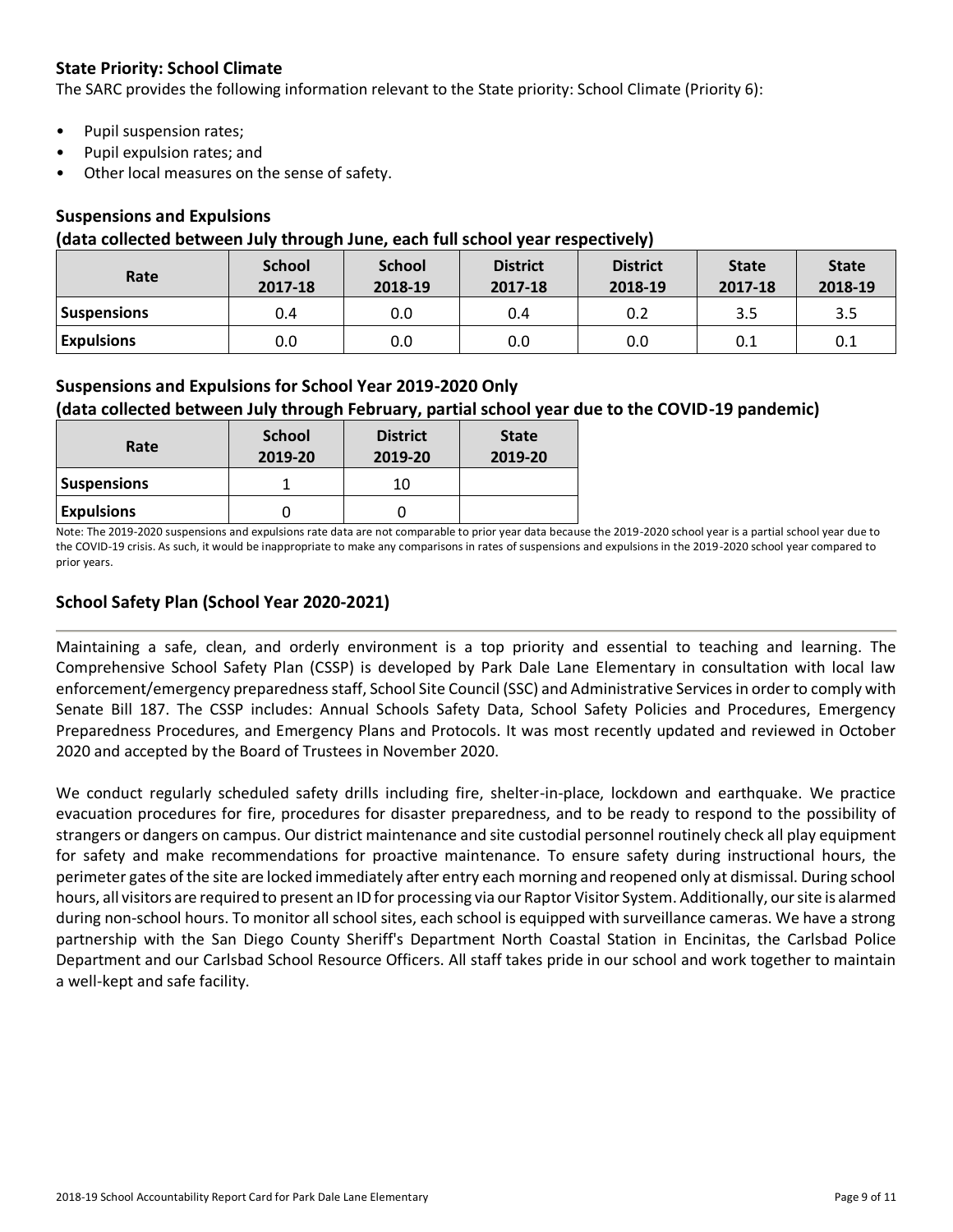# **D. Other SARC Information**

The information in this section is required to be in the SARC but is not included in the state priorities for LCFF.

| Grade<br>Level | Average<br><b>Class</b><br><b>Size</b> | # of<br><b>Size</b><br>$1 - 20$ | # of<br><b>Size</b><br>$21 - 32$ | # of<br>  Classes*   Classes*   Classes*  <br><b>Size</b><br>$33+$ | Average<br><b>Class</b><br><b>Size</b> | # of<br><b>Size</b><br>$1 - 20$ | # of<br>$ Classes^* Classes^* Classes^* $<br><b>Size</b><br>$21 - 32$ | # of<br><b>Size</b><br>$33+$ | Average<br><b>Class</b><br><b>Size</b> | 2017-18  2017-18  2017-18  2017-18  2018-19  2018-19  2018-19  2018-19  2019-20  2019-20  2019-20  2019-20 <br># of<br> Classes* Classes* Classes*<br><b>Size</b><br>$1 - 20$ | # of<br><b>Size</b><br>21-32 | # of<br><b>Size</b><br>$33+$ |
|----------------|----------------------------------------|---------------------------------|----------------------------------|--------------------------------------------------------------------|----------------------------------------|---------------------------------|-----------------------------------------------------------------------|------------------------------|----------------------------------------|-------------------------------------------------------------------------------------------------------------------------------------------------------------------------------|------------------------------|------------------------------|
| К              | 18                                     | 1                               | 3                                |                                                                    | 21                                     |                                 | 3                                                                     | 3                            | 19                                     |                                                                                                                                                                               |                              |                              |
| 1              | 22                                     | $\mathbf{1}$                    | $\overline{2}$                   |                                                                    | 21                                     | 1                               | $\overline{2}$                                                        |                              | 21                                     | 1                                                                                                                                                                             | $\overline{2}$               |                              |
| $\overline{2}$ | 24                                     |                                 | $\overline{3}$                   |                                                                    | 18                                     | $\mathbf{1}$                    | 3                                                                     |                              | 21                                     | $\mathfrak{p}$                                                                                                                                                                |                              |                              |
| 3              | 24                                     |                                 | $\overline{2}$                   |                                                                    | 24                                     |                                 | 3                                                                     |                              | 18                                     | $\mathcal{P}$                                                                                                                                                                 | $\overline{2}$               |                              |
| 4              | 27                                     |                                 | $\overline{2}$                   |                                                                    | 30                                     |                                 | 2                                                                     |                              | 24                                     | 1                                                                                                                                                                             | $\overline{2}$               |                              |
| 5              | 29                                     |                                 | 3                                |                                                                    | 30                                     |                                 | $\overline{2}$                                                        |                              | 21                                     | 1                                                                                                                                                                             | $\overline{2}$               |                              |
| 6              | 22                                     | $\mathbf{1}$                    | $\overline{2}$                   |                                                                    | 24                                     | $\mathbf{1}$                    | $\overline{2}$                                                        |                              | 21                                     | $\mathbf{1}$                                                                                                                                                                  | $\mathcal{P}$                |                              |
| Other**        |                                        |                                 |                                  |                                                                    | 6                                      | 1                               |                                                                       |                              | 5                                      | $\overline{2}$                                                                                                                                                                |                              |                              |

#### **Average Class Size and Class Size Distribution (Elementary)**

\*Number of classes indicates how many classes fall into each size category (a range of total students per class).

\*\* "Other" category is for multi-grade level classes.

### **Ratio of Pupils to Academic Counselor (School Year 2019-2020)**

| Title                | Ratio |
|----------------------|-------|
| Academic Counselors* |       |

\*One full time equivalent (FTE) equals one staff member working full time; one FTE could also represent two staff members who each work 50 percent of full time.

### **Student Support Services Staff (School Year 2019-2020)**

| <b>Title</b>                                                         | Number of FTE*<br><b>Assigned to School</b> |
|----------------------------------------------------------------------|---------------------------------------------|
| <b>Counselor (Academic, Social/Behavioral or Career Development)</b> |                                             |
| Library Media Teacher (Librarian)                                    |                                             |
| Library Media Services Staff (Paraprofessional)                      |                                             |
| Psychologist                                                         |                                             |
| <b>Social Worker</b>                                                 |                                             |
| <b>Nurse</b>                                                         |                                             |
| <b>Speech/Language/Hearing Specialist</b>                            |                                             |
| <b>Resource Specialist (non-teaching)</b>                            |                                             |
| <b>Other</b>                                                         |                                             |

\*One Full Time Equivalent (FTE) equals one staff member working full time; one FTE could also represent two staff members who each work 50 percent of full time.